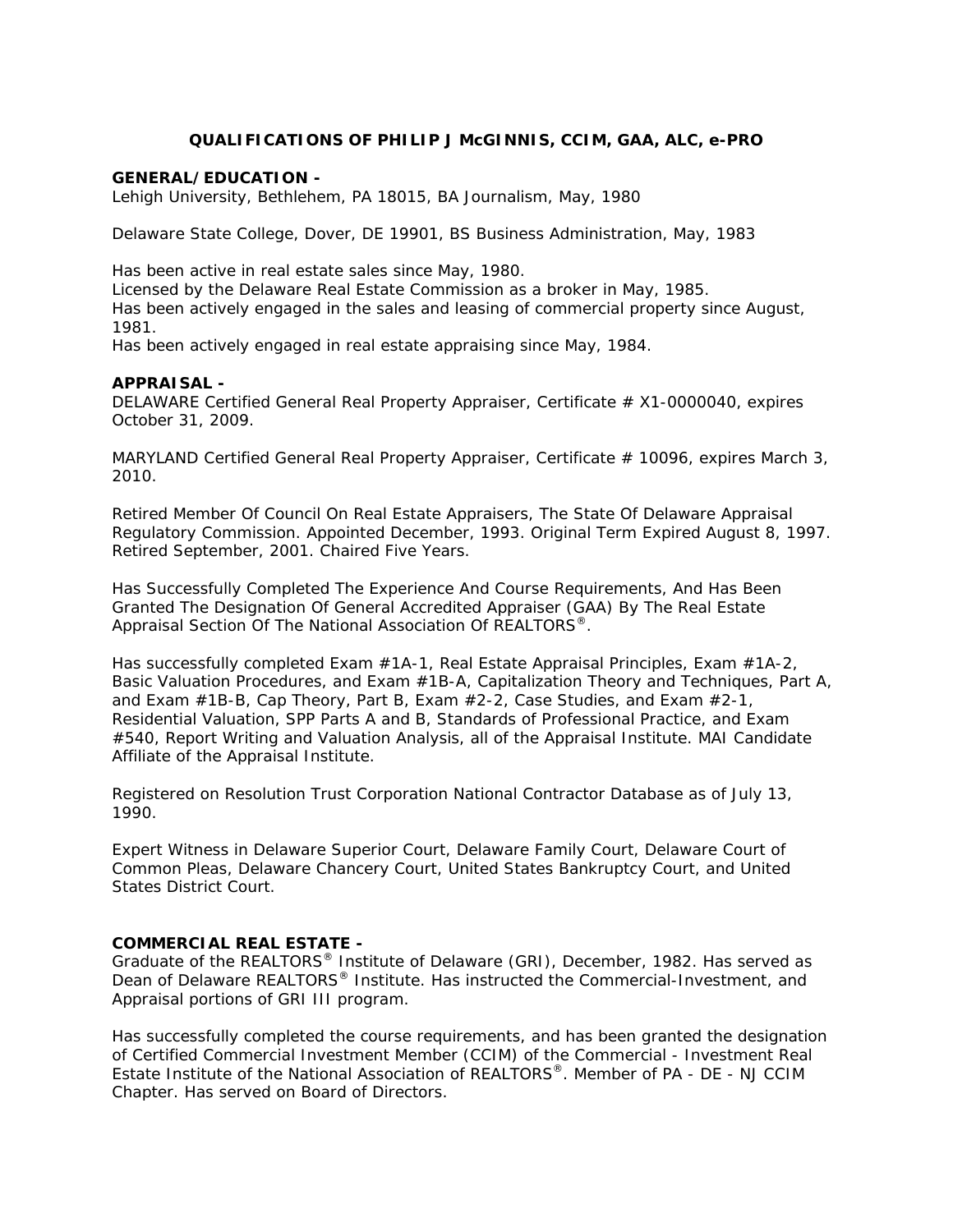Has successfully completed the course requirements, and has been granted the designation of Accredited Land Consultant (ALC) of the REALTORS® Land Institute.

Has successfully completed the course requirements, and has been granted the certifications of e-PRO and Seniors Real Estate Specialist (SRES) of the National Association of REALTORS<sup>®</sup>.

Member of Kent County, Delaware Association of REALTORS®. Has chaired committees including Education, Government Affairs, Member Services, Program, Finance, Nominating, and Commercial - Investment. Has served on other committees including MultiList, and Professional Standards. Has served as President, Vice President, Treasurer, Secretary, and President - Elect. Has been named REALTOR<sup>®</sup> of the Year three times.

Member of Delaware Association of REALTORS®. Has chaired committees including Issues Mobilization, Member Services, Education, DelPAC Trustees, Government Affairs, and Office Space Working Group. Has served as member of Board of Directors and on Executive Committee. Has served as Dean of the Delaware REALTOR'S® Institute. Served as 2002 President. Has been named statewide REALTOR® of the Year for 1996. Currently serves as DAR Director.

Member of National Association of REALTORS®. Has served on Appraisal Full Committee and Education Sub – Committee, Commercial-Investment Committee, Public Policy Coordinating Committee, Private Property, Environment, And Land Use Committee. Currently serves on State & Local Issues Committee, and Currently Chairs the Public Education Finance Working Group. Member of National Association of REALTORS® Appraisal Section. Served as 2006 Regional Vice President, Region 3, and NAR Director. Currently serves as Chair of State & Local Issues Committee, and serves on Public Policy Coordinating and REALTORS<sup>®</sup> Political Involvement Committees, Federal Political Coordinator Senator Tom Carper, and Smart Growth Advisory Boards, and NAR Director.

## *INSTRUCTOR -*

Currently Math Instructor at Delaware Technical and Community College for the Delaware Sales Licensing Course. Member of Delaware Real Estate Commission Working Group Developing Non – Residential Property Management Program, and Instructs Course. Has taught Appraisal at Wesley College for the Delaware Sales Licensing Course. Has taught Sales, Math, Commercial-Investment, Property Management, and Appraisal for the Delaware Broker's Course. Has taught Commercial-Investment and Appraisal for GRI III.

Has instructed R2/G2, Appraising the Single - Family Residence, at Del Tech Terry Campus.

Presents continuing education seminars for various colleges and REALTOR<sup>®</sup> associations in Delaware.

Past Member of Delaware Real Estate Commission Education Advisory Committee. Has served as Chairman.

#### *OTHERS -*

Served on Kent County Board Of Adjustment (grants zoning variances), Kent County Comprehensive Plan Update Technical Review Cmte, Kent County Microchip Processing Plant Site Selection Cmte, Kent County Subdivision Sunset Regulation Development Cmte.